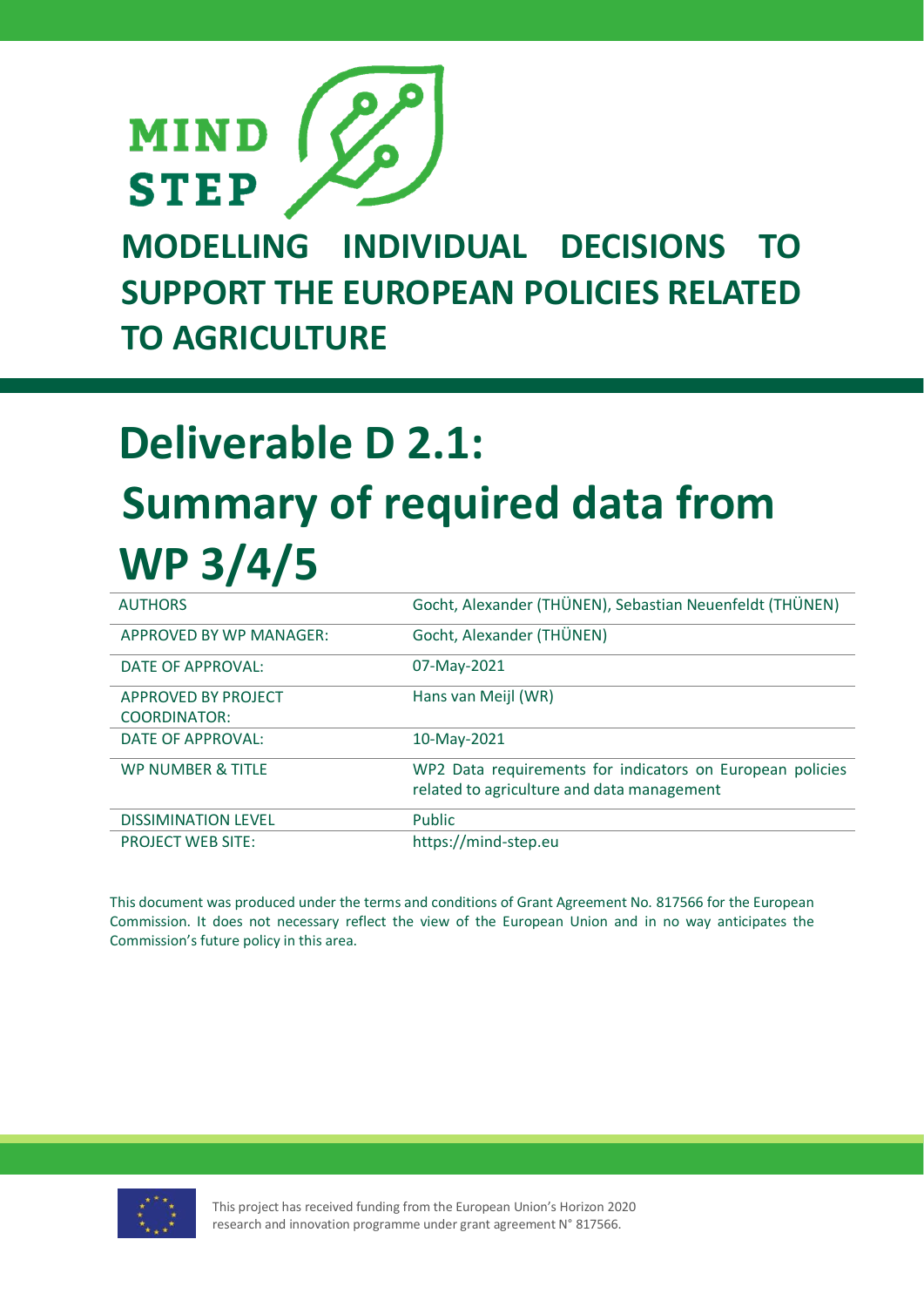

## **TABLE OF CONTENTS**

| 2.2. BIO-PHYSICAL AND ENVIRONMENTAL IMPACT RELEVANT DATA AT HIGH RESOLUTION |  |
|-----------------------------------------------------------------------------|--|
|                                                                             |  |
|                                                                             |  |
|                                                                             |  |
|                                                                             |  |

## **LIST OF TABLES**



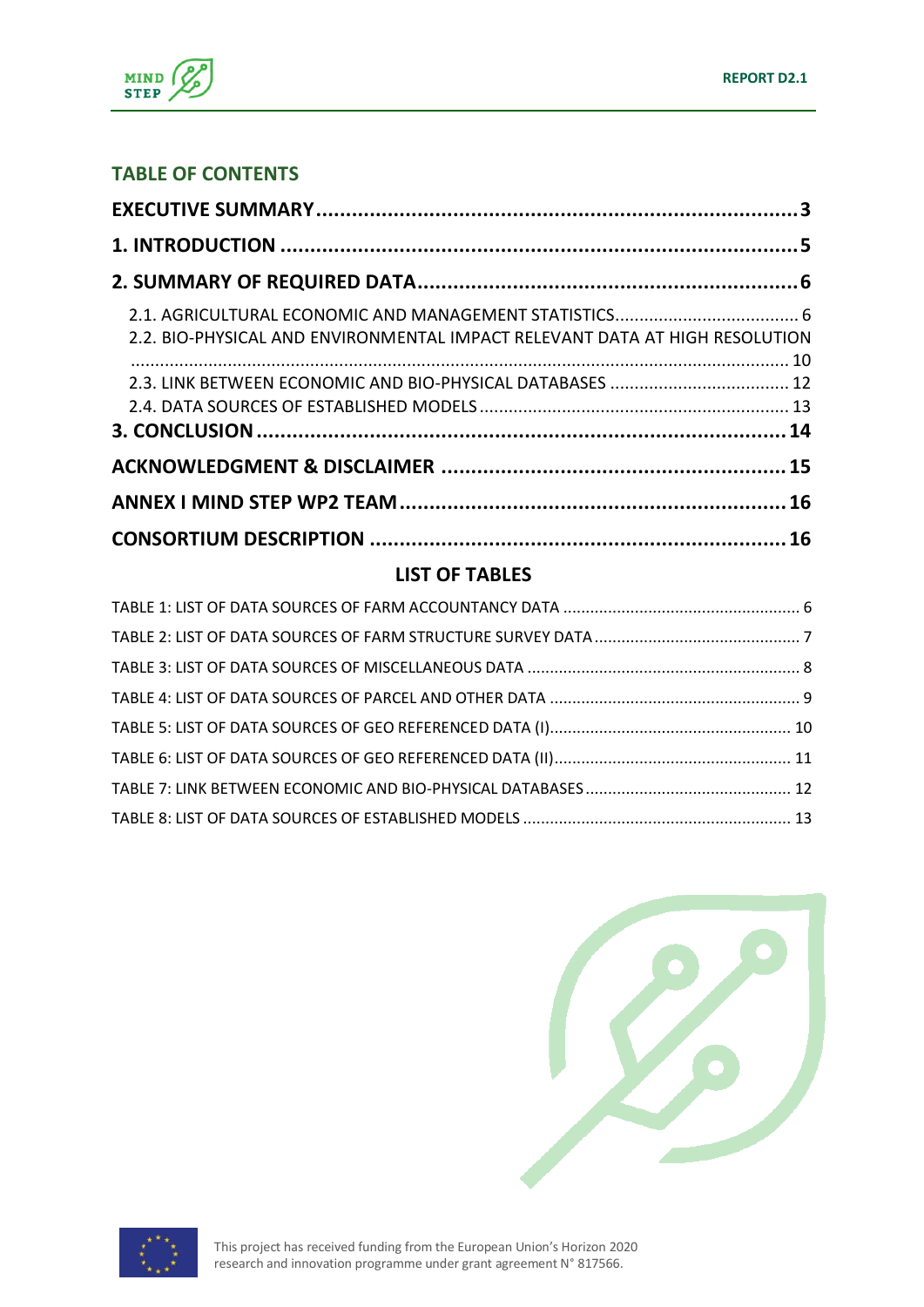





This project has received funding from the European Union's Horizon 2020 research and innovation programme under grant agreement N° 817566.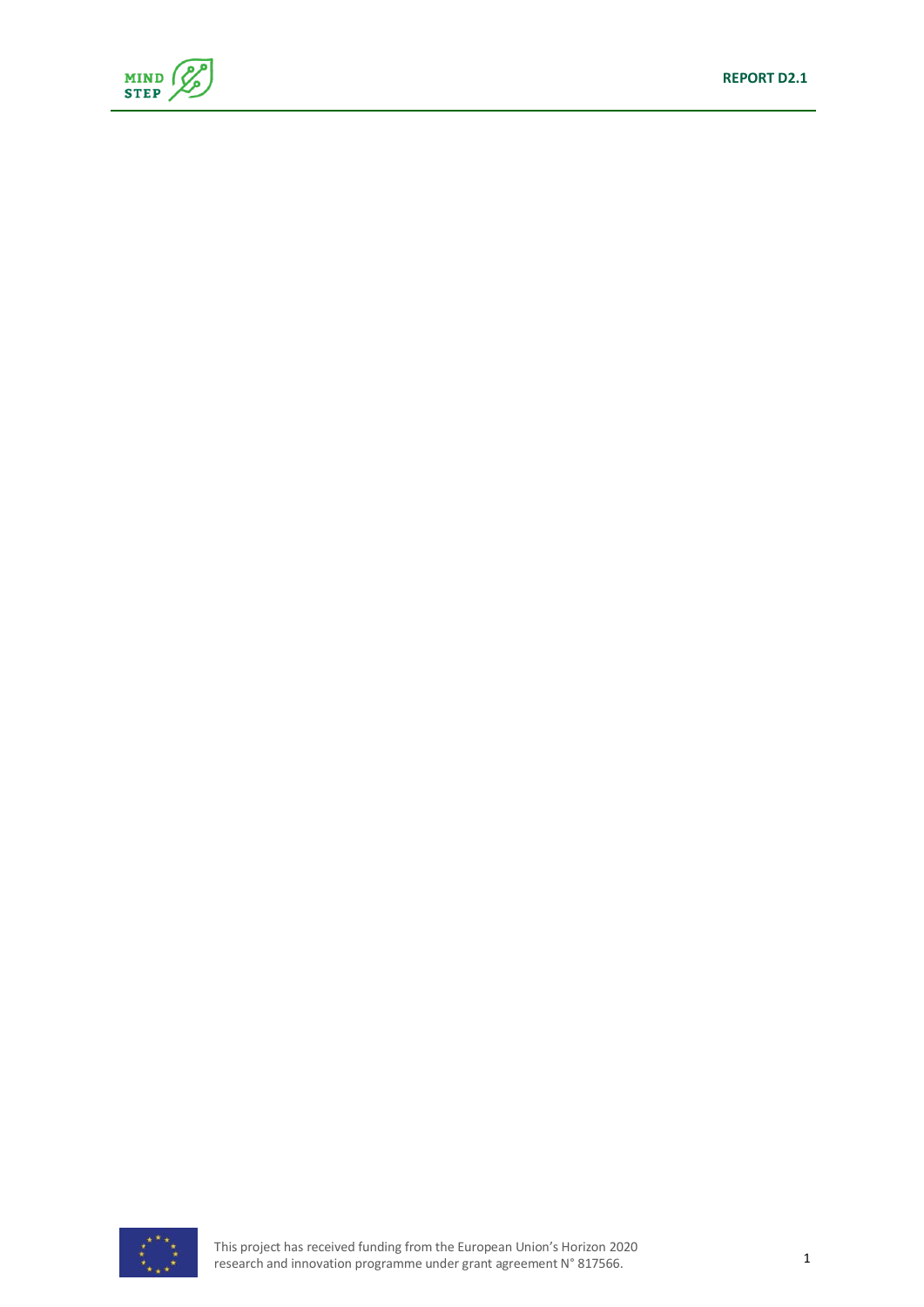

## **ACRONYMS**

| Agripolis      | <b>Agricultural Policy Simulator</b>                                       |
|----------------|----------------------------------------------------------------------------|
| <b>CAPDIS</b>  | CAPRI data spatially disaggregated                                         |
| <b>CAPRI</b>   | Common Agricultural Policy Regionalised Impact Modelling System            |
| <b>CORINE</b>  | Coordination of Information on the Environment                             |
| <b>DEM</b>     | <b>Digital Elevation Data</b>                                              |
| <b>DG-AGRI</b> | The Commission's Directorate-General for Agriculture and Rural Development |
| <b>FADN</b>    | Farm Accountancy Data Network                                              |
| <b>FARMDYN</b> | A dynamic mixed integer bio-economic farm scale model                      |
| <b>FSS</b>     | Farm Structure Survey                                                      |
| <b>GLOBIOM</b> | The Global Biosphere Management Model                                      |
| <b>IIASA</b>   | International Institute for Applied Systems Analysis                       |
| <b>IACS</b>    | <b>Integrated Administration and Control System</b>                        |
| <b>IDM</b>     | Individual decision making                                                 |
| IFM-CAP        | Individual Farm Model for Common Agricultural Policy Analysis              |
| <b>JRC</b>     | <b>Joint Research Centre</b>                                               |
| <b>KWIN</b>    | Kwantitatieve Informatie voor de Akkerbouw (Dutch management data)         |
| <b>KTBL</b>    | Kuratorium für Technik und Bauwesen in der Landwirtschaft e.V.             |
| <b>LPIS</b>    | The Land Parcel Identification System                                      |
| <b>LUCAS</b>   | Land Use/Cover Area frame Statistical Survey                               |
| <b>MAGNET</b>  | Modular Applied GeNeral Equilibrium Tool                                   |
| <b>MMU</b>     | Minimum Mapping Unit                                                       |
| <b>NDVI</b>    | Normalized Difference Vegetation Index                                     |
| <b>NIR</b>     | near infrared                                                              |
| <b>NUTS</b>    | Nomenclature of Territorial Units for Statistics                           |
| <b>SAPM</b>    | The Survey on agricultural production methods                              |
| <b>SGDBE</b>   | Soil Geographical Database of Eurasia                                      |
| SMU            | <b>Soil Mapping Units</b>                                                  |
| <b>SPAM</b>    | <b>Spatial Production Allocation Model</b>                                 |

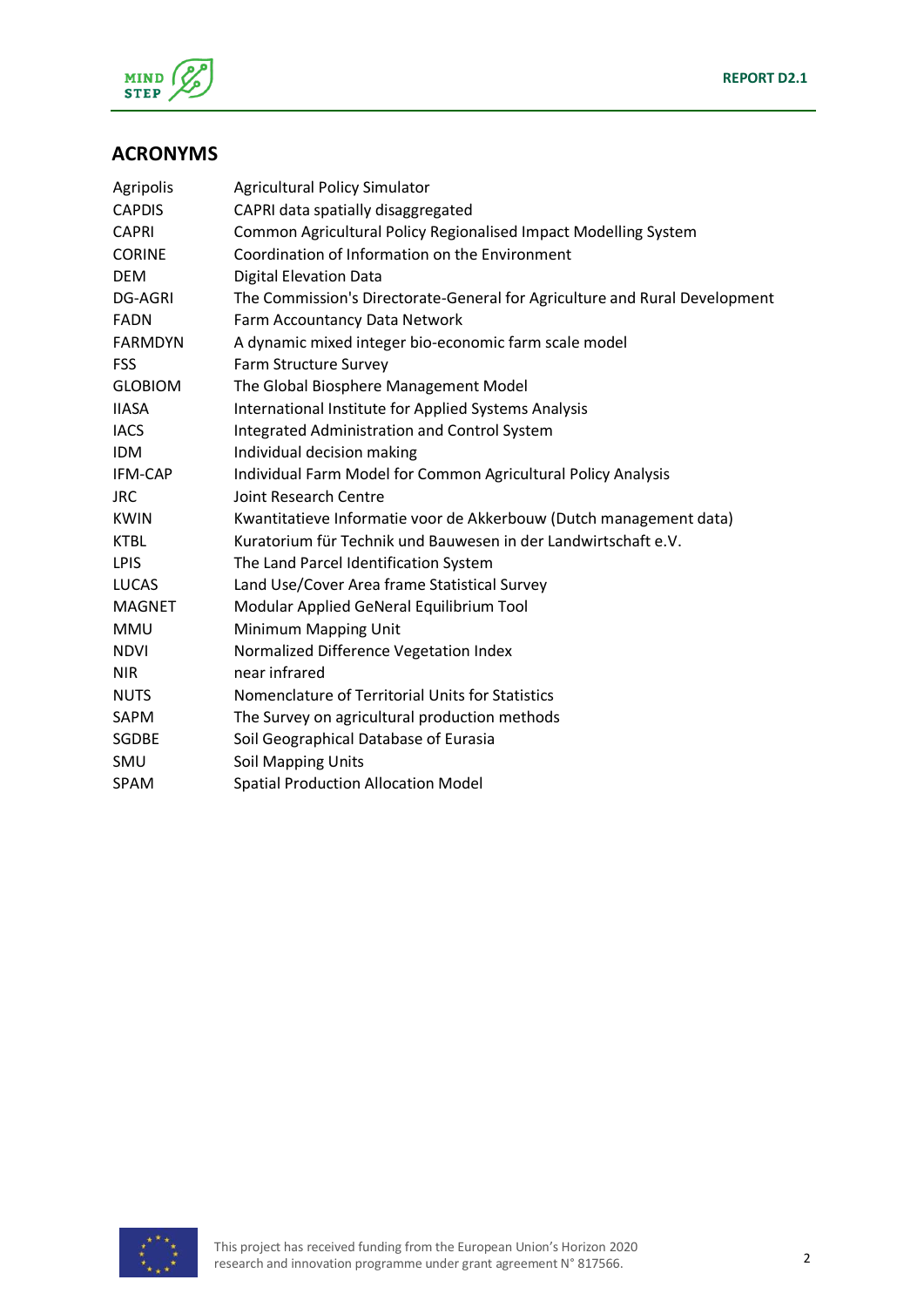

# <span id="page-4-0"></span>**EXECUTIVE SUMMARY**

This report summarises the results of a questioner sent to the partners of the mind step consortia to report on the data sources used in the project. We ask the partner to report the databases foreseen in the project. The result is listed in the tables.

These tables also include the intended use of the data sources in the different models in MIND STEP.

The summary in this deliverable is extended with respect to more detailed information to the databases and how to interface them in deliverable D2.2. Deliverable D2.4 provides prototype interfaces for some of the data sources.

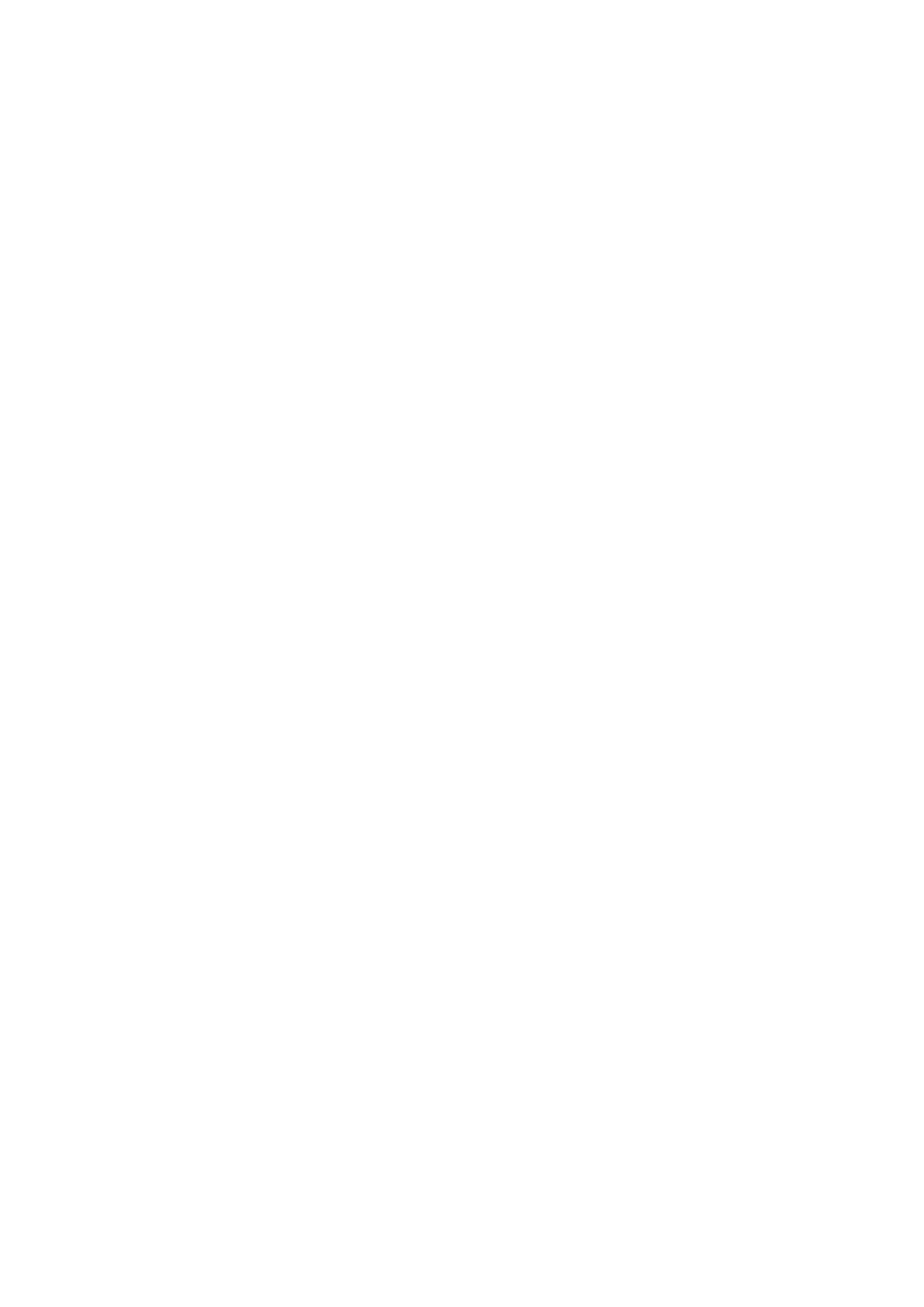

# <span id="page-6-0"></span>**1. INTRODUCTION**

In this deliverable we list the data sources used by MIND STEP partners for their models. Therefore, we prepared an Excel file in which the partners had to fill in their data sources. As this information is closely linked to WP7 "ICT platform of MIND STEP and the MIND STEP model toolbox" with D7.3 "List of data storage and processing capacities required by partners WP2-6", we decided to build an Excel file which lists both information. For D2.1 the partners are asked to list their data sources they require for their models to properly run. Naturally those requirements are also important for their data storage and processing capacities needs. To put both information into one table gives additionally a good overview for all partners and interested persons. In this deliverable we only present the data sources, leaving the data requirements for the partners and their models for WP7. Further descriptions of the data sources and how to interface them are depicted in deliverable D2.2. Deliverable D2.4 provides the developed prototype interfaces for some data sources.

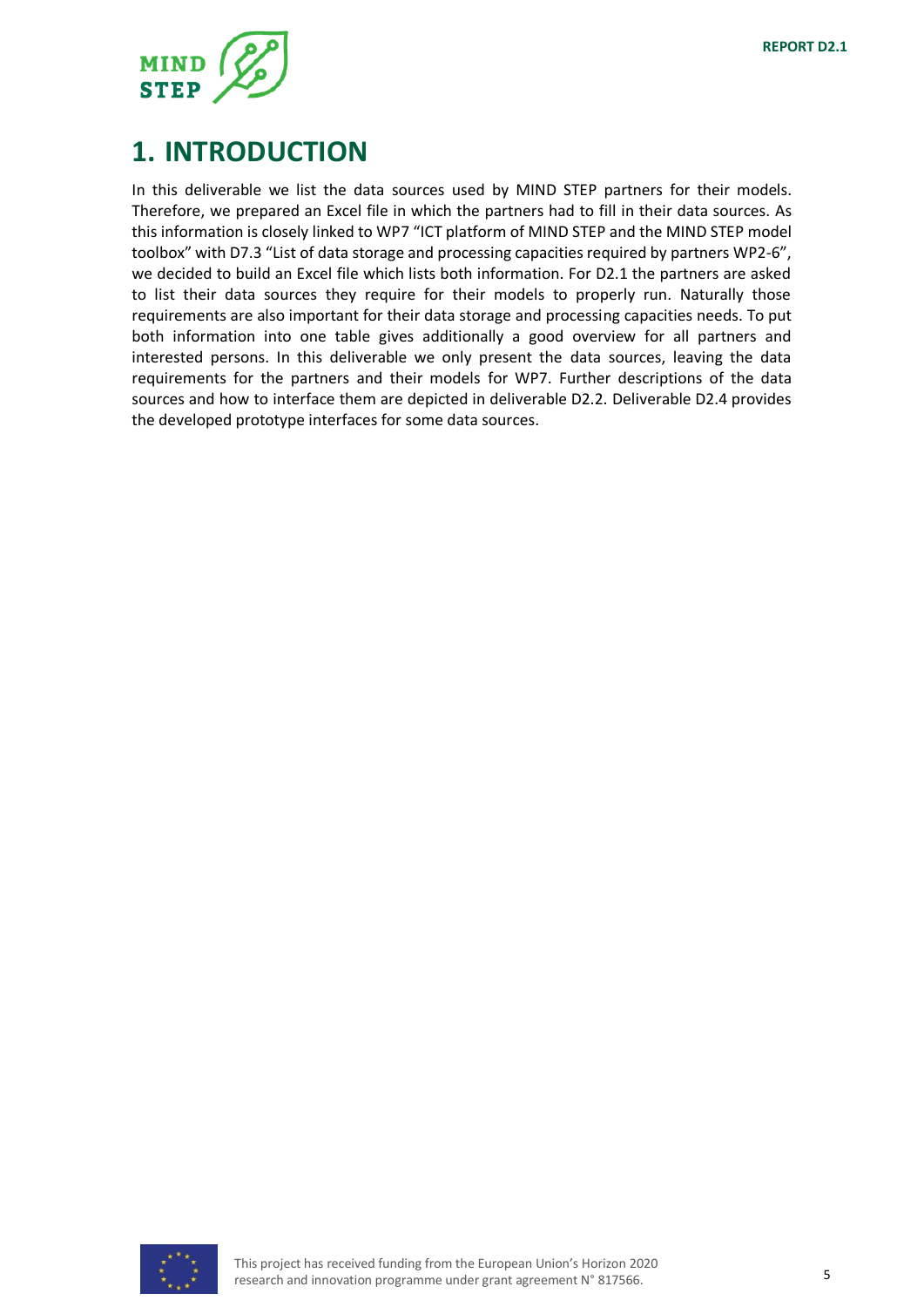

# <span id="page-7-0"></span>**2. SUMMARY OF REQUIRED DATA**

In this chapter we present the information given by partners with regard to the data required. The partners were asked to fill in an Excel file the information for their models, for the data they use and which technical requirements they have. For this deliverable we present only the data sources which are foreseen to be used collected from each partner. In the table below the data sources are presented and the tables are divided into agricultural economic and management statistics databases, bio-physical and environmental data at high resolution and data that links these two categories. Further, information to the data sources of the established models are presented as well. The tables give information, if possible, about the name of the data source, a short description, how the access of the data is regulated, additional comments, observational unit, temporal and regional resolution. As the work in MIND STEP is highly connected between data sources and the models, we provide information about what models use which data sources.

## <span id="page-7-1"></span>**2.1. Agricultural Economic and Management Statistics**

This subchapter contains information about agricultural economic and management statistics data. Task 2.3 is involved, leader is THÜNEN.

[Table 1](#page-7-2) lists data sources of farm accountancy data. It includes FADN (Farm Accountancy Data Network) data, one from the EU and the other from different national agencies. Other farm accountancy data comes from the Brittany and Marne region in France. These data are observed at farm level. In MIND STEP we requested European FADN from DG-AGRI data as the overarching Individual decision making (IDM) model IFM-CAP also uses these data. It was delivered in April 2021.

As can be seen very clearly, seven models will use FADN data. Therefore, developing an interface for using this data is highly desirable. In deliverable D2.2 and D2.4, the prototype of the so called fadnUtils package is described and provided and first use cases are also shown.

| Agric. economic and management statistics (TASK 2.3) Leader: THÜNEN                                       |                                                                       |                                                         |                                                      |                                                      |  |
|-----------------------------------------------------------------------------------------------------------|-----------------------------------------------------------------------|---------------------------------------------------------|------------------------------------------------------|------------------------------------------------------|--|
| Category of data                                                                                          | <b>FADN</b>                                                           |                                                         | Other Farm Accountancy Data                          |                                                      |  |
| Data sources in WP 3/4/5                                                                                  | <b>EU Farm Accountancy</b><br>Data Network (FADN)                     | national FADN<br>(different countries<br>GER, NEL, ITA) | French accounting data<br><b>Brittany region</b>     | French accounting data<br>Marne region               |  |
| Short description of the<br>data source                                                                   |                                                                       | data provided to by<br>national accountancy<br>agency   | data provided to INRA<br>by an accountancy<br>agency | data provided to INRA<br>by an accountancy<br>agency |  |
| open access or restricted<br>by regulation (if regulated<br>please add s short<br>description under which | Regulated, application<br>required                                    | access strictly<br>restricted to the<br>national agency | access strictly restricted<br>to INRA                | access strictly restricted<br>to INRA                |  |
| <b>Comments</b>                                                                                           | No direct input of data<br>source in models<br><b>GLOBIOM, MAGNET</b> |                                                         |                                                      |                                                      |  |
| <b>Observational unit</b>                                                                                 | Farm level                                                            | Farm level                                              | Farm level                                           | Farm level                                           |  |
| <b>Temporal resolution</b>                                                                                | Annually                                                              | Annually                                                | Annually                                             | Annually                                             |  |

#### <span id="page-7-2"></span>*Table 1: List of data sources of farm accountancy data*

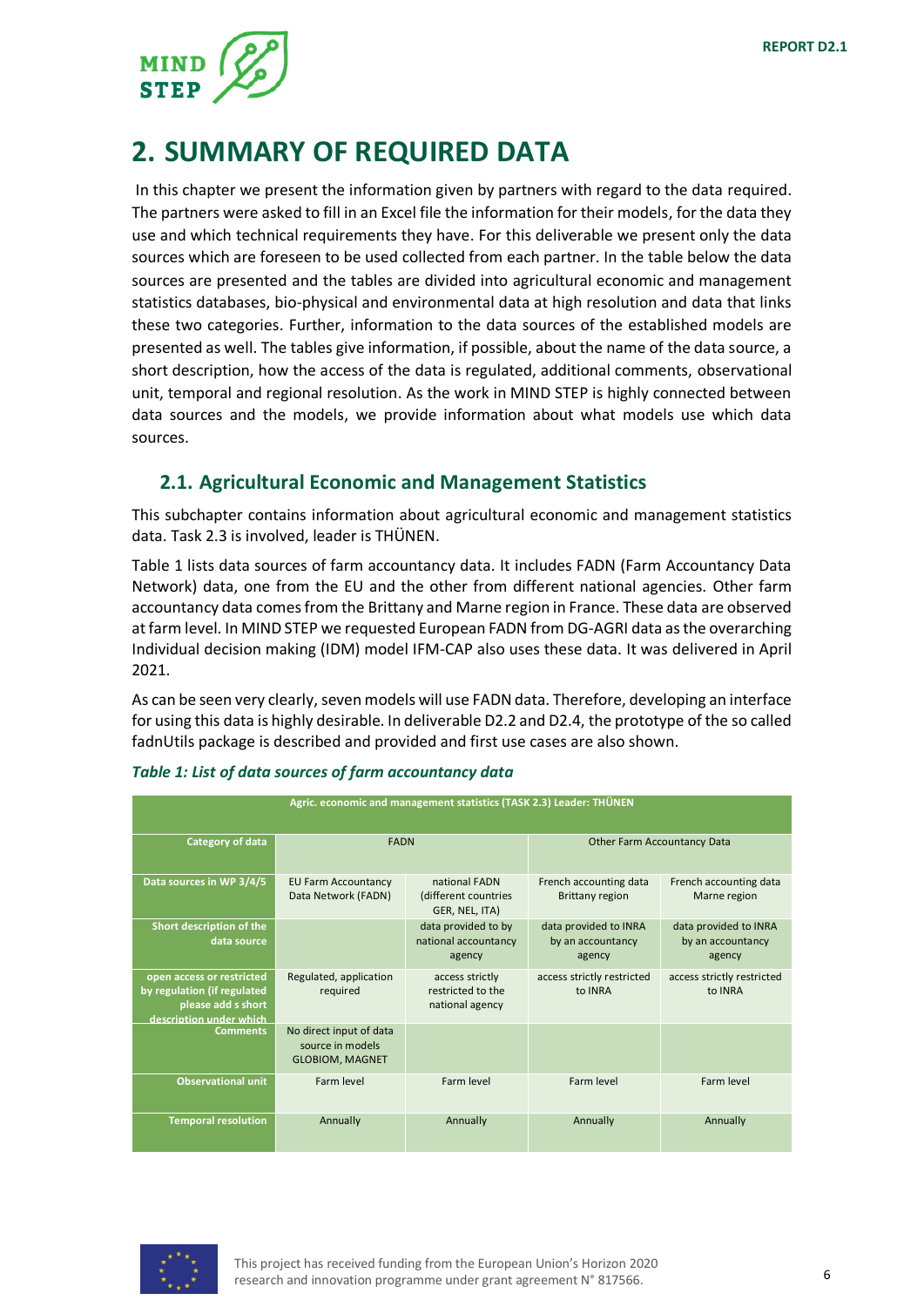

| Regional resolution / geo<br>reference         | Down to NUTS3      | Down to NUTS3      | municipality              | municipality   |
|------------------------------------------------|--------------------|--------------------|---------------------------|----------------|
| <b>Models</b>                                  |                    |                    |                           |                |
| <b>Template model (Task</b><br>3.2, WER)       | $\pmb{\times}$     |                    |                           |                |
| GHG Model (Task 3.3 WR)                        |                    | $\pmb{\mathsf{x}}$ |                           |                |
| Crop model (Task 3.4<br>INRA)                  | $\pmb{\times}$     | $\pmb{\mathsf{x}}$ | $\boldsymbol{\mathsf{x}}$ | $\pmb{\times}$ |
| Risk management model<br>(Task 3.5 THÜNEN)     | $\pmb{\times}$     | $\pmb{\chi}$       |                           |                |
| Farm Exit Model (Task 4.2<br>(i) THÜNEN)       |                    | $\pmb{\times}$     |                           |                |
| AgriSpace (Task 4.2 (ii)<br>NIBIO)             |                    |                    |                           |                |
| <b>FarmAgripolis (Task 4.3</b><br>IAMO)        |                    | $\pmb{\chi}$       |                           |                |
| <b>Supply chain Model (Task</b><br>$4.4$ UCSC) |                    |                    |                           |                |
| FarmDyn (Task 4.5 UBO)                         | $\pmb{\chi}$       |                    |                           |                |
| <b>IFM-CAP (Task 5.2 &amp; 5.3</b><br>JRC)     | $\pmb{\times}$     |                    |                           |                |
| <b>GLOBIUM (Task 5.2.1</b><br>IIASA)           | $\pmb{\times}$     |                    |                           |                |
| MAGNET (Task 5.2.1 WR)                         | $\pmb{\mathsf{x}}$ |                    |                           |                |

*Source: Own contribution with information from partners*

[Table 2](#page-8-0) lists data sources of farm structure survey data. It is foreseen to use data from Germany, Norway, Netherlands and from EUROSTAT. At the end of April 2021 one of the partners started the process of requesting EUROSTAT micro data. These databases are mostly at farm level. The table also lists the source of the survey of agricultural production methods.

Farm structure survey data, being it national or European, is also used by some of the models. A prototype interface is provided in deliverable D2.2 and D2.4.

| Agric. economic and management statistics (TASK 2.3) Leader: THÜNEN                                                         |                                                                                  |                           |                        |                                                                                                                      |                                                  |
|-----------------------------------------------------------------------------------------------------------------------------|----------------------------------------------------------------------------------|---------------------------|------------------------|----------------------------------------------------------------------------------------------------------------------|--------------------------------------------------|
| Category of data                                                                                                            | <b>Farm Structure Survey</b>                                                     |                           |                        |                                                                                                                      |                                                  |
| Data sources in WP<br>3/4/5                                                                                                 | <b>FSS Germany</b>                                                               | <b>FSS Norway</b>         | <b>FSS Netherlands</b> | <b>FSS from Eurostat</b>                                                                                             | Survey of agric.<br>Production<br>methods (SAPM) |
| Short description of the<br>data source                                                                                     | For the full<br>population of                                                    |                           |                        |                                                                                                                      |                                                  |
| open access or<br>restricted by regulation<br>(if regulated please add<br>s short description<br>under which<br>conditions) | Regulated,<br>application<br>required and<br>subject to<br>certain<br>conditions | no access<br>restrictions |                        | Restricted,<br>application<br>required:<br>1) Become<br>research entity;<br>2) Request data via<br>research proposal |                                                  |
| <b>Comments</b>                                                                                                             | No direct input<br>of data source<br>in model IFM-<br>CAP - but<br>results       |                           |                        |                                                                                                                      | Used for validation                              |

#### <span id="page-8-0"></span>*Table 2: List of data sources of farm structure survey data*

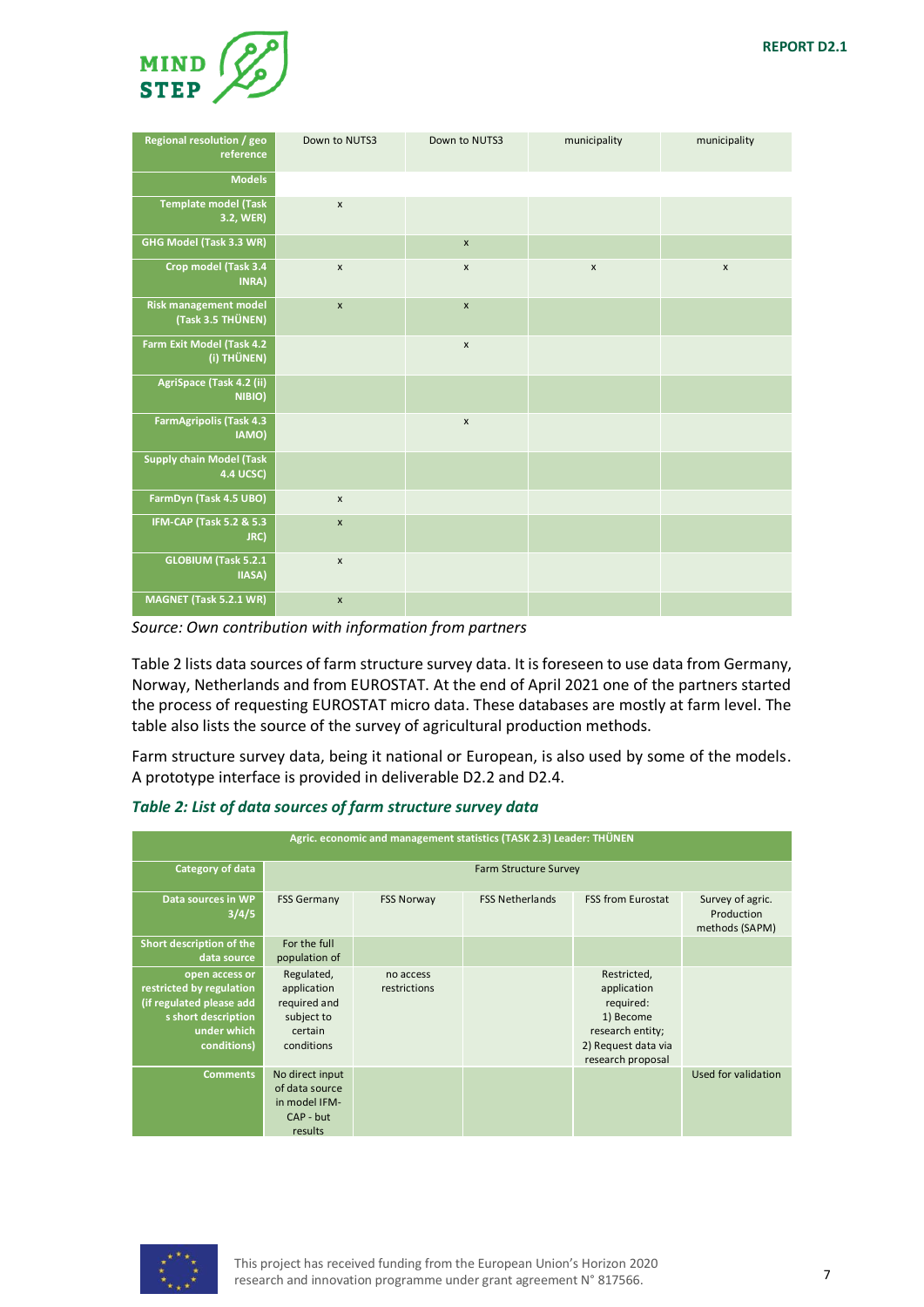

| <b>Observational unit</b>                | Farm level                     | Farm level         |                           |                |  |
|------------------------------------------|--------------------------------|--------------------|---------------------------|----------------|--|
| <b>Temporal resolution</b>               | Annually for<br>selected years | Annually           |                           | 2016           |  |
| <b>Regional resolution /</b>             | Municipality                   | Location of the    |                           |                |  |
| geo reference                            | and 5x5 km                     | farm               |                           |                |  |
| <b>Models</b>                            |                                |                    |                           |                |  |
| <b>Template model (Task</b>              |                                |                    |                           | $\pmb{\times}$ |  |
| 3.2, WER)                                |                                |                    |                           |                |  |
| <b>GHG Model (Task 3.3</b>               |                                |                    | $\boldsymbol{\mathsf{x}}$ |                |  |
| WR)                                      |                                |                    |                           |                |  |
| Crop model (Task 3.4                     |                                |                    |                           |                |  |
| INRA)                                    |                                |                    |                           |                |  |
| <b>Risk management</b>                   |                                |                    |                           |                |  |
| model (Task 3.5                          |                                |                    |                           |                |  |
| Farm Exit Model (Task<br>4.2 (i) THÜNEN) | $\pmb{\times}$                 | $\pmb{\times}$     |                           | $\pmb{\times}$ |  |
| AgriSpace (Task 4.2 (ii)                 |                                | $\pmb{\mathsf{x}}$ |                           |                |  |
| NIBIO)                                   |                                |                    |                           |                |  |
| <b>FarmAgripolis (Task 4.3</b>           | $\pmb{\times}$                 |                    |                           |                |  |
| <b>IAMO)</b>                             |                                |                    |                           |                |  |
| <b>Supply chain Model</b>                |                                |                    |                           |                |  |
| (Task 4.4 UCSC)                          |                                |                    |                           |                |  |
| FarmDyn (Task 4.5                        |                                |                    |                           |                |  |
| UBO)                                     |                                |                    |                           |                |  |
| IFM-CAP (Task 5.2 &                      |                                |                    |                           |                |  |
| 5.3 JRC)                                 |                                |                    |                           |                |  |
| <b>GLOBIUM (Task 5.2.1</b><br>IIASA)     |                                |                    |                           | $\mathsf{x}$   |  |
| <b>MAGNET (Task 5.2.1)</b>               |                                |                    |                           | $\pmb{\times}$ |  |
| WR)                                      |                                |                    |                           |                |  |

*Source: Own contribution with information from partners*

[Table 3](#page-9-0) lists data sources of miscellaneous data. First, there is a national database of economics accounts for agriculture, second data from farm management handbooks like KTBL from Germany and KWIN from the Netherlands. Last, additional data from the FLINT database is part of this table.

#### <span id="page-9-0"></span>*Table 3: List of data sources of miscellaneous data*

| Agric. economic and management statistics (TASK 2.3) Leader: THÜNEN |                          |                     |                     |                             |
|---------------------------------------------------------------------|--------------------------|---------------------|---------------------|-----------------------------|
|                                                                     |                          |                     |                     |                             |
|                                                                     |                          |                     |                     |                             |
| Category of data                                                    | Economic Accounts for    | Farm Management     | Farm Management     | <b>Additional Variables</b> |
|                                                                     | Agriculture              | Handbook - KTBL for | Handbook - KWIN for |                             |
|                                                                     |                          | Germany             | <b>Netherlands</b>  |                             |
| Data sources in WP                                                  | National                 |                     |                     | <b>FLINT</b>                |
| 3/4/5                                                               |                          |                     |                     |                             |
| Short description of the                                            | Inputs and outputs       |                     |                     |                             |
| data source                                                         | (value, quantity, unit   |                     |                     |                             |
|                                                                     | price) at sectoral level |                     |                     |                             |
|                                                                     | Norway: unrestricted     | partially open      | restricted          |                             |
| open access or<br>restricted by regulation                          | access                   |                     |                     |                             |
| hhe azeala hatelupas iil                                            |                          |                     |                     |                             |
| <b>Comments</b>                                                     |                          |                     |                     |                             |
|                                                                     |                          |                     |                     |                             |
| <b>Observational unit</b>                                           | Sector level             |                     |                     |                             |
|                                                                     |                          |                     |                     |                             |
|                                                                     |                          |                     |                     |                             |
| <b>Temporal resolution</b>                                          | Annually since 1959      |                     |                     |                             |
|                                                                     |                          |                     |                     |                             |
| <b>Regional resolution /</b>                                        | National                 |                     |                     |                             |
| geo reference                                                       |                          |                     |                     |                             |
|                                                                     |                          |                     |                     |                             |

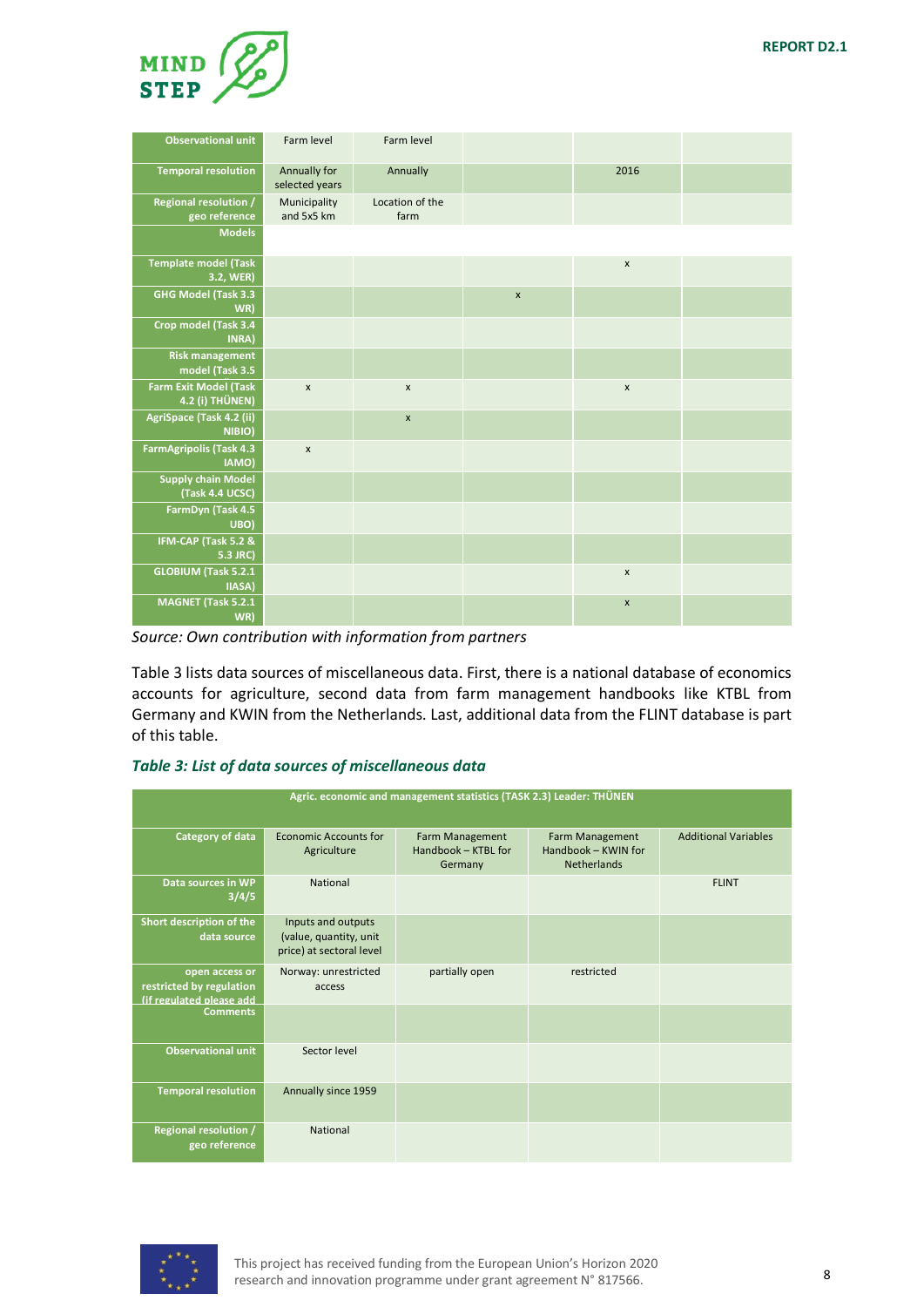

| <b>Models</b>                                               |                           |                |                |                           |
|-------------------------------------------------------------|---------------------------|----------------|----------------|---------------------------|
| <b>Template model (Task</b><br>3.2, WER)                    |                           |                |                |                           |
| <b>GHG Model (Task 3.3</b><br>WR)                           |                           |                | $\pmb{\times}$ | $\pmb{\times}$            |
| Crop model (Task 3.4<br>INRA)                               |                           |                |                |                           |
| <b>Risk management</b><br>model (Task 3.5<br><b>THÜNFN)</b> |                           |                |                | $\boldsymbol{\mathsf{x}}$ |
| Farm Exit Model (Task<br>4.2 (i) THÜNEN)                    |                           |                |                |                           |
| AgriSpace (Task 4.2 (ii)<br>NIBIO)                          | $\boldsymbol{\mathsf{x}}$ |                |                |                           |
| <b>FarmAgripolis (Task 4.3</b><br>IAMO)                     |                           | $\pmb{\chi}$   |                |                           |
| <b>Supply chain Model</b><br>(Task 4.4 UCSC)                |                           |                |                |                           |
| FarmDyn (Task 4.5<br>UBO)                                   |                           | $\pmb{\times}$ |                |                           |
| IFM-CAP (Task 5.2 &<br>$5.3$ JRC)                           |                           |                |                |                           |
| <b>GLOBIUM (Task 5.2.1</b><br>IIASA)                        |                           |                |                |                           |
| MAGNET (Task 5.2.1<br>WR)                                   |                           |                |                |                           |

*Source: Own contribution with information from partners*

[Table 4](#page-10-0) lists data sources of parcel and other data. First, there is data from the Integrated Administrative Control System (IACS) and Land Parcel Identification System (LPIS). Finally, the table includes Standard Output (SO) coefficients from the European Commission.

#### <span id="page-10-0"></span>*Table 4: List of data sources of parcel and other data*

| Agric. economic and management statistics (TASK 2.3) Leader: THÜNEN                                                         |                                                              |                                                          |                                                                                                                                                                                                                                                                                                                                                                                                                                                                                                                                                                                                                                               |  |
|-----------------------------------------------------------------------------------------------------------------------------|--------------------------------------------------------------|----------------------------------------------------------|-----------------------------------------------------------------------------------------------------------------------------------------------------------------------------------------------------------------------------------------------------------------------------------------------------------------------------------------------------------------------------------------------------------------------------------------------------------------------------------------------------------------------------------------------------------------------------------------------------------------------------------------------|--|
| Category of data                                                                                                            | IACS (Integrated Admin. Control<br>System)                   |                                                          | Other                                                                                                                                                                                                                                                                                                                                                                                                                                                                                                                                                                                                                                         |  |
| Data sources in WP<br>3/4/5                                                                                                 | Integrated<br>Administration<br>and Control<br>System (IACS) | LPIS (parcel<br>boundaries<br>and associated<br>crops)   | SO coefficients                                                                                                                                                                                                                                                                                                                                                                                                                                                                                                                                                                                                                               |  |
| <b>Short description of the</b><br>data source                                                                              |                                                              | Parcel<br>boundaries<br>and associated<br>crops per year | The standard output of an agricultural product (crop or livestock),<br>abbreviated as SO, is the average monetary value of the agricultural<br>output at farm-gate price, in euro per hectare or per head of<br>livestock. There is a regional SO coefficient for each product, as an<br>average value over a reference period (5 years, except for the SO<br>2004 coefficient calculated using the average of 3 years). The sum of<br>all the SO per hectare of crop and per head of livestock in a farm is a<br>measure of its overall economic size, expressed in euro.<br>(https://ec.europa.eu/eurostat/web/agriculture/so-coefficients) |  |
| open access or<br>restricted by regulation<br>(if regulated please add<br>s short description<br>under which<br>conditions) |                                                              | Depends per<br>member state                              | Freely available https://ec.europa.eu/eurostat/web/agriculture/so-<br>coefficients                                                                                                                                                                                                                                                                                                                                                                                                                                                                                                                                                            |  |

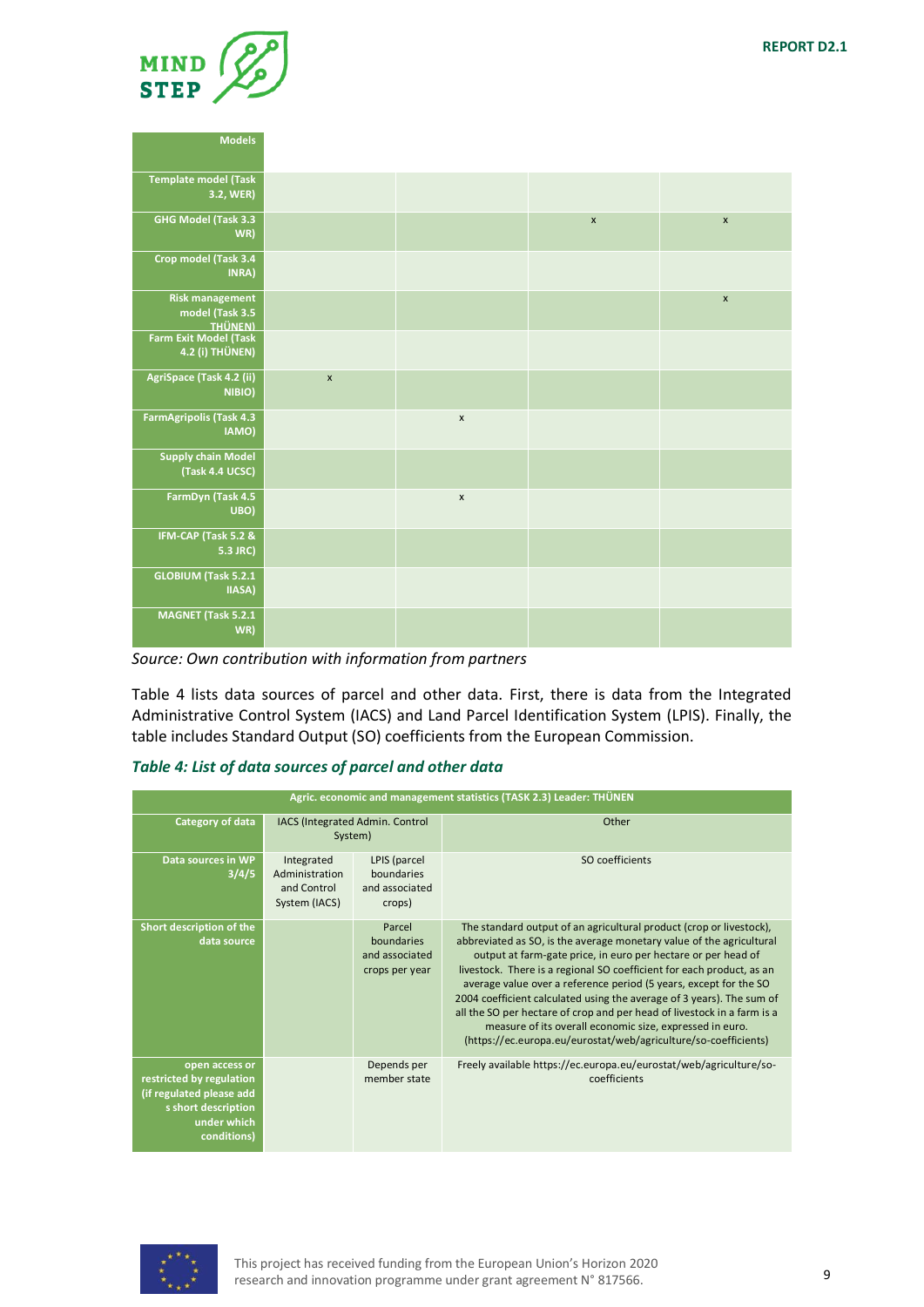

| <b>Comments</b>                                      |                    | Used for<br>validation |                             |
|------------------------------------------------------|--------------------|------------------------|-----------------------------|
| <b>Observational unit</b>                            | Farm/parcel        | Farm/parcel            | <b>Agricultural Product</b> |
| <b>Temporal resolution</b>                           | Annually           | Annually               | Annually for selected years |
| <b>Regional resolution /</b><br>geo reference        | Parcel             | Parcel                 | <b>NUTS2</b>                |
| <b>Models</b>                                        |                    |                        |                             |
| <b>Template model (Task</b><br>3.2, WER)             |                    |                        |                             |
| <b>GHG Model (Task 3.3</b><br>WR)                    | $\pmb{\times}$     | $\pmb{\mathsf{x}}$     |                             |
| Crop model (Task 3.4<br>INRA)                        |                    |                        |                             |
| <b>Risk management</b><br>model (Task 3.5<br>THÜNEN) |                    |                        |                             |
| Farm Exit Model (Task<br>4.2 (i) THÜNEN)             | (x)                |                        | $\boldsymbol{\mathsf{x}}$   |
| AgriSpace (Task 4.2 (ii)<br>NIBIO)                   | $\pmb{\mathsf{x}}$ |                        |                             |
| <b>FarmAgripolis (Task 4.3</b><br>IAMO)              |                    |                        |                             |
| <b>Supply chain Model</b><br>(Task 4.4 UCSC)         |                    |                        |                             |
| FarmDyn (Task 4.5<br>UBO)                            |                    |                        |                             |
| <b>IFM-CAP (Task 5.2 &amp;</b><br>5.3 JRC)           |                    |                        |                             |
| <b>GLOBIUM (Task 5.2.1</b><br>IIASA)                 |                    |                        |                             |
| MAGNET (Task 5.2.1<br>WR)                            |                    |                        |                             |

*Source: Own contribution with information from partners*

## <span id="page-11-0"></span>**2.2. Bio-physical and Environmental Impact Relevant Data at High Resolution**

This subchapter contains information about bio-physical and environmental impact relevant data at high resolution. Task 2.4 is involved, leader is WR.

[Table 5](#page-11-1) lists data sources of geo referenced data (I). These are satellite data, elevation data on altitude and slope and finally climate data.

#### <span id="page-11-1"></span>*Table 5: List of data sources of geo referenced data (I)*

| Bio-physical and environmental impact relevant data at high resolution (Task 2.4) Leader: WR |                                                                                                                    |                                      |                                                     |  |  |
|----------------------------------------------------------------------------------------------|--------------------------------------------------------------------------------------------------------------------|--------------------------------------|-----------------------------------------------------|--|--|
| Category of data                                                                             | Geo referenced data (I)                                                                                            |                                      |                                                     |  |  |
| Data sources in WP 3/4/5                                                                     | satellite data (indices of vegetation<br>or greenness)                                                             | Elevation data on slope,<br>altitude | Climatic data                                       |  |  |
| Short description of the<br>data source                                                      | Many indices can be derived from<br>satellite, but probably indices of<br>greenness (NDVI, ) are most<br>available |                                      | Historic and future weather and<br>climate patterns |  |  |

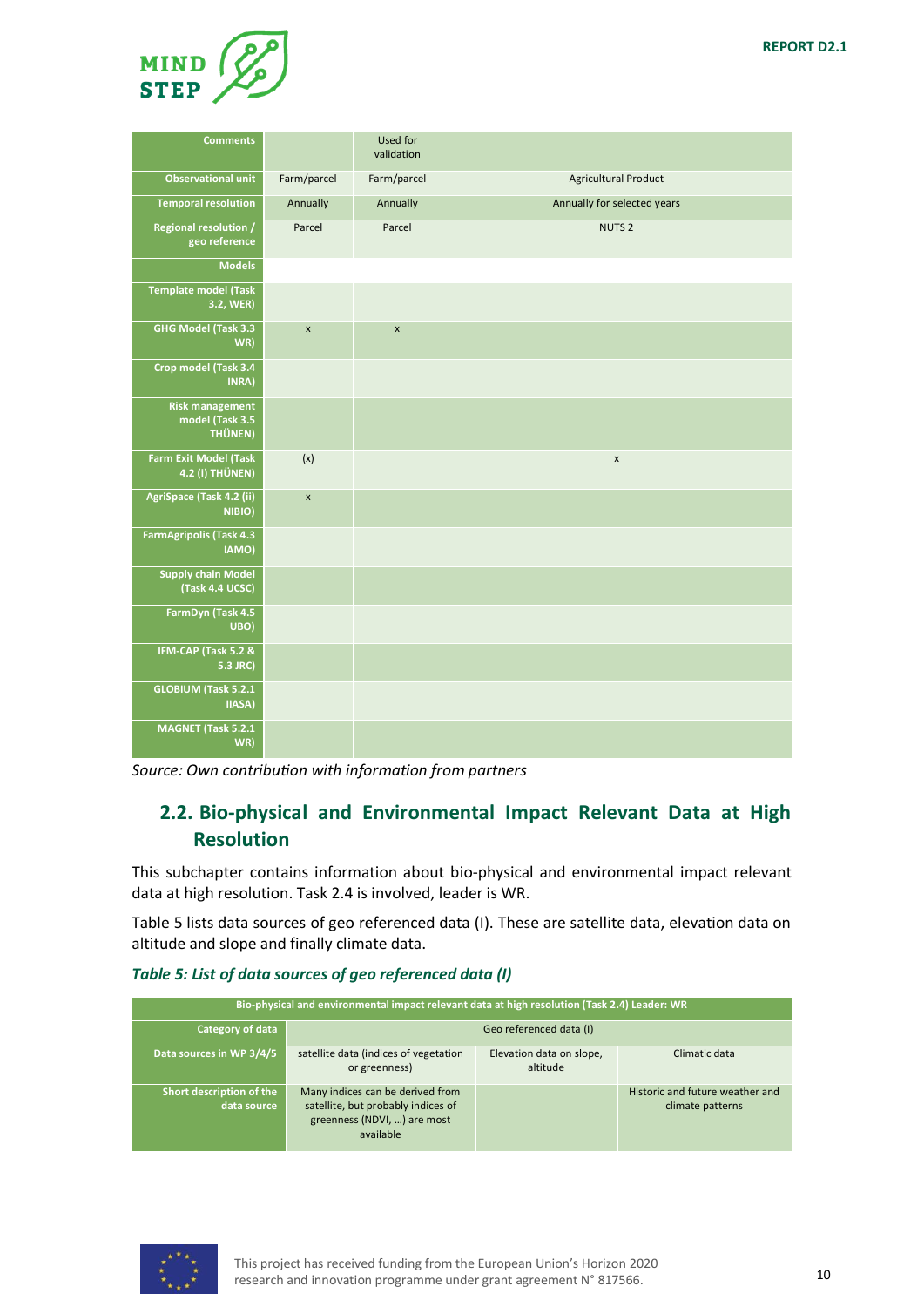

| open access or restricted by<br>regulation (if regulated<br>please add s short<br>description under which<br>conditions) | Some EU wide solutions are<br>available, with varying quality. Some<br>national systems available | open data      | Open data, although finer<br>resolutions are often not<br>available |
|--------------------------------------------------------------------------------------------------------------------------|---------------------------------------------------------------------------------------------------|----------------|---------------------------------------------------------------------|
| <b>Comments</b>                                                                                                          |                                                                                                   |                |                                                                     |
| <b>Observational unit</b>                                                                                                | Grid                                                                                              | Grid           | Grid                                                                |
| <b>Temporal resolution</b>                                                                                               | Inter-annually                                                                                    | Annually       |                                                                     |
| Regional resolution / geo<br>reference                                                                                   | Grid                                                                                              | Grid           | Grid                                                                |
| <b>Models</b>                                                                                                            |                                                                                                   |                |                                                                     |
| Template model (Task 3.2,<br>WER)                                                                                        |                                                                                                   |                |                                                                     |
| GHG Model (Task 3.3 WR)                                                                                                  | $\pmb{\times}$                                                                                    | $\pmb{\times}$ | $\pmb{\times}$                                                      |
| Crop model (Task 3.4 INRA)                                                                                               |                                                                                                   |                | $\pmb{\times}$                                                      |
| <b>Risk management model</b><br>(Task 3.5 THÜNEN)                                                                        |                                                                                                   | $\pmb{\times}$ | $\pmb{\mathsf{x}}$                                                  |
| Farm Exit Model (Task 4.2<br>(i) THÜNEN)                                                                                 |                                                                                                   | $\pmb{\times}$ | $\pmb{\times}$                                                      |
| AgriSpace (Task 4.2 (ii)<br>NIBIO)                                                                                       |                                                                                                   |                |                                                                     |
| <b>FarmAgripolis (Task 4.3</b><br>IAMO)                                                                                  |                                                                                                   |                |                                                                     |
| <b>Supply chain Model (Task</b><br><b>4.4 UCSC)</b>                                                                      |                                                                                                   |                |                                                                     |
| FarmDyn (Task 4.5 UBO)                                                                                                   |                                                                                                   |                |                                                                     |
| <b>IFM-CAP (Task 5.2 &amp; 5.3</b><br>JRC)                                                                               |                                                                                                   |                |                                                                     |
| GLOBIUM (Task 5.2.1 IIASA)                                                                                               |                                                                                                   |                |                                                                     |
| MAGNET (Task 5.2.1 WR)                                                                                                   |                                                                                                   |                |                                                                     |

*Source: Own contribution with information from partners*

[Table 6](#page-12-0) lists data sources of geo referenced data (II). These are soil data, land cover and land use, landscape (LUCAS) data as well as CORINE Land Cover (CLC) (Coordination of Information on the Environment Land Cover) data.

### <span id="page-12-0"></span>*Table 6: List of data sources of geo referenced data (II)*

| Bio-physical and environmental impact relevant data at high resolution (Task 2.4) Leader: WR                             |                                                                             |                                                                       |                                                                                                                                                                                                                                                                                                               |  |  |
|--------------------------------------------------------------------------------------------------------------------------|-----------------------------------------------------------------------------|-----------------------------------------------------------------------|---------------------------------------------------------------------------------------------------------------------------------------------------------------------------------------------------------------------------------------------------------------------------------------------------------------|--|--|
| Category of data                                                                                                         | Geo referenced data (II)                                                    |                                                                       |                                                                                                                                                                                                                                                                                                               |  |  |
| Data sources in WP 3/4/5                                                                                                 | soil data                                                                   | <b>LUCAS</b>                                                          | <b>CORINE Land Cover</b>                                                                                                                                                                                                                                                                                      |  |  |
| Short description of the<br>data source                                                                                  | European Soil<br>Database,<br>most likely or<br>national soil<br>data bases | LUCAS is on different<br>classes of land use<br>(urban, nature, etc). | The CORINE Land Cover (CLC) inventory was initiated in<br>1985 (reference year 1990) to standardize data collection<br>on land in Europe to support environmental policy<br>development. Updates were produced in 2000, 2006, 2012<br>and 2018. Change layers were produced for 2000, 2006,<br>2012 and 2018. |  |  |
| open access or restricted<br>by regulation (if<br>regulated please add s<br>short description under<br>which conditions) | open data                                                                   | open data                                                             | Freely available - EIONET account needed.<br>https://www.eea.europa.eu/data-and-<br>maps/data/copernicus-land-monitoring-service-corine                                                                                                                                                                       |  |  |
| <b>Comments</b>                                                                                                          |                                                                             | Used for validation                                                   |                                                                                                                                                                                                                                                                                                               |  |  |

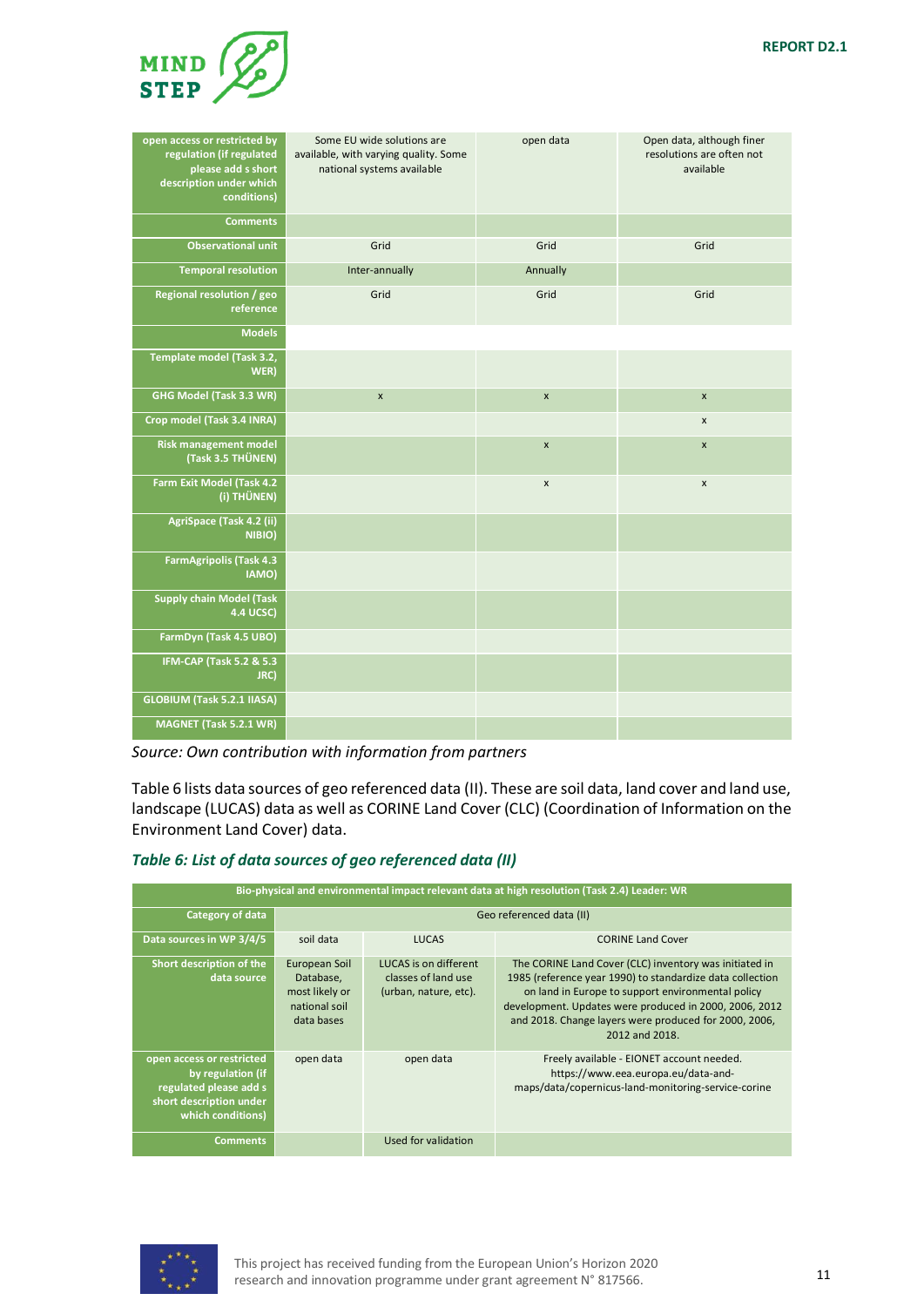

| <b>Observational unit</b>                           |                           | Area land cover                   |
|-----------------------------------------------------|---------------------------|-----------------------------------|
| <b>Temporal resolution</b>                          |                           | 1990, 2000, 2006, 2012, 2018      |
| Regional resolution / geo<br>reference              |                           | Minimum Mapping Unit (MMU): 25 ha |
| <b>Models</b>                                       |                           |                                   |
| Template model (Task<br>3.2, WER)                   |                           |                                   |
| GHG Model (Task 3.3 WR)                             | $\boldsymbol{\mathsf{X}}$ |                                   |
| Crop model (Task 3.4<br>INRA)                       | $\mathsf{X}$              |                                   |
| <b>Risk management model</b><br>(Task 3.5 THÜNEN)   | $\pmb{\chi}$              |                                   |
| Farm Exit Model (Task 4.2<br>(i) THÜNEN)            |                           | $\mathsf{X}$                      |
| AgriSpace (Task 4.2 (ii)<br>NIBIO)                  |                           |                                   |
| <b>FarmAgripolis (Task 4.3</b><br>IAMO)             |                           |                                   |
| <b>Supply chain Model (Task</b><br><b>4.4 UCSC)</b> |                           |                                   |
| FarmDyn (Task 4.5 UBO)                              |                           |                                   |
| <b>IFM-CAP (Task 5.2 &amp; 5.3</b><br>JRC)          |                           |                                   |
| <b>GLOBIUM (Task 5.2.1</b><br>IIASA)                |                           |                                   |
| MAGNET (Task 5.2.1 WR)                              |                           |                                   |

*Source: Own contribution with information from partners*

## <span id="page-13-0"></span>**2.3. Link Between Economic and Bio-physical Databases**

This subchapter contains information about the link between economic and bio-physical databases. Task 2.5 is involved, leader is JRC.

[Table 7](#page-13-1) lists the CAPDIS (CAPRI data spatially disaggregated) database.

#### <span id="page-13-1"></span>*Table 7: Link Between Economic and Bio-physical Databases*

| Link Between Economic and Bio-physical Databases (Task 2.5) Leader: JRC                                         |                                                                                                                 |  |  |  |  |
|-----------------------------------------------------------------------------------------------------------------|-----------------------------------------------------------------------------------------------------------------|--|--|--|--|
| Category of data                                                                                                | Link Between Economic and Bio-physical Databases                                                                |  |  |  |  |
| Data sources in WP 3/4/5                                                                                        | <b>CAPDIS</b>                                                                                                   |  |  |  |  |
| Short description of the data source                                                                            | main source: CAPRI regional data. Additional sources: FSS, Corine,<br>PESETA crop yields, irrigation map        |  |  |  |  |
| open access or restricted by regulation (if regulated please add s<br>short description under which conditions) | no access restrictions; available on request                                                                    |  |  |  |  |
| <b>Comments</b>                                                                                                 |                                                                                                                 |  |  |  |  |
| <b>Observational unit</b>                                                                                       |                                                                                                                 |  |  |  |  |
| <b>Temporal resolution</b>                                                                                      | Annual, currently available 2000, 2002, 2004, 2006, 2008, 2010,<br>2012                                         |  |  |  |  |
| Regional resolution / geo reference                                                                             | Spatial unit (FSU) = overlay of administrative regions (NUTS2), 10<br>x 10 km2 INSPIRE grid, Soil Mapping Units |  |  |  |  |
| <b>Models</b>                                                                                                   |                                                                                                                 |  |  |  |  |

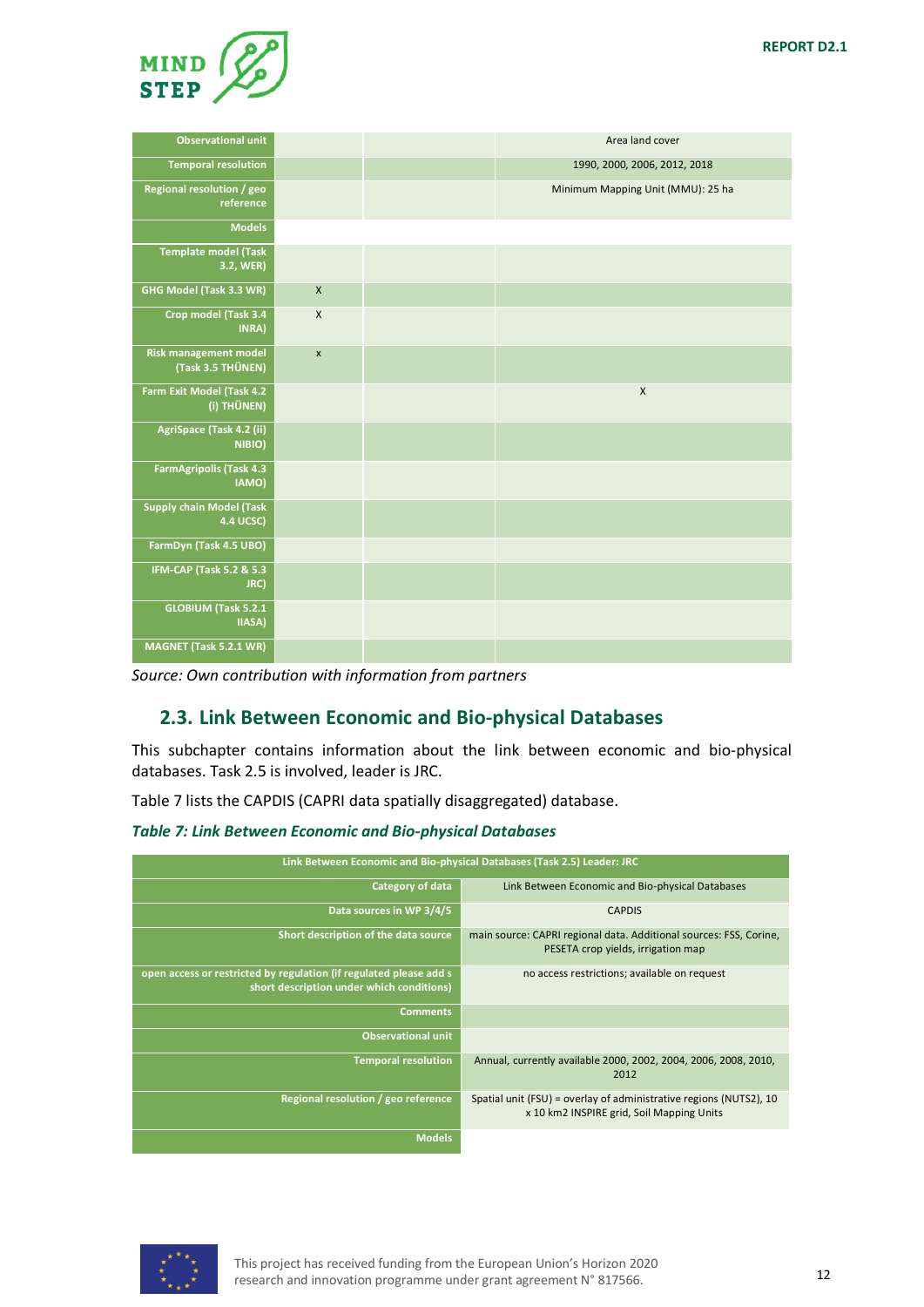

| Template model (Task 3.2, WER)          |     |
|-----------------------------------------|-----|
| <b>GHG Model (Task 3.3 WR)</b>          |     |
| Crop model (Task 3.4 INRA)              |     |
| Risk management model (Task 3.5 THÜNEN) |     |
| Farm Exit Model (Task 4.2 (i) THÜNEN)   | (x) |
| AgriSpace (Task 4.2 (ii) NIBIO)         |     |
| FarmAgripolis (Task 4.3 IAMO)           |     |
| Supply chain Model (Task 4.4 UCSC)      |     |
| FarmDyn (Task 4.5 UBO)                  |     |
| IFM-CAP (Task 5.2 & 5.3 JRC)            |     |
| <b>GLOBIUM (Task 5.2.1 IIASA)</b>       |     |
| MAGNET (Task 5.2.1 WR)                  |     |

*Source: Own contribution with information from partners*

## <span id="page-14-0"></span>**2.4. Data sources of established models**

This subchapter contains information data sources of established models. Task 2.6 is involved, leader is IIASA.

[Table 8](#page-14-1) lists the established models and their databases.

#### <span id="page-14-1"></span>*Table 8: List of data sources of established models*

| Established models (Task) 2.6 Leader: IIASA                                                                           |                          |                |               |                           |
|-----------------------------------------------------------------------------------------------------------------------|--------------------------|----------------|---------------|---------------------------|
| <b>Category of data</b>                                                                                               | <b>Established model</b> |                |               |                           |
| Data sources in WP 3/4/5                                                                                              | <b>CAPRI</b>             | <b>GLOBIOM</b> | <b>MAGNET</b> | IFM-CAP                   |
| Short description of the data<br>source                                                                               |                          |                |               |                           |
| open access or restricted by<br>regulation (if regulated please add<br>s short description under which<br>conditions) |                          |                |               |                           |
| <b>Comments</b>                                                                                                       |                          |                |               |                           |
| <b>Observational unit</b>                                                                                             | Nuts2                    | Grid           | Country       | farm level                |
| <b>Temporal resolution</b>                                                                                            | annual                   | annual         | annual        | annual                    |
| Regional resolution / geo<br>reference                                                                                | Nuts2                    | Grid           | Country       | farm level                |
| <b>Models</b>                                                                                                         |                          |                |               |                           |
| Template model (Task 3.2, WER)                                                                                        |                          |                |               | $\pmb{\times}$            |
| <b>GHG Model (Task 3.3 WR)</b>                                                                                        |                          |                |               |                           |
| Crop model (Task 3.4 INRA)                                                                                            |                          |                |               |                           |
| Risk management model (Task 3.5<br>THÜNEN)                                                                            |                          |                |               |                           |
| Farm Exit Model (Task 4.2 (i)<br>THÜNEN)                                                                              |                          |                |               | $\boldsymbol{\mathsf{x}}$ |
| AgriSpace (Task 4.2 (ii) NIBIO)                                                                                       |                          |                |               |                           |
| FarmAgripolis (Task 4.3 IAMO)                                                                                         |                          |                |               |                           |

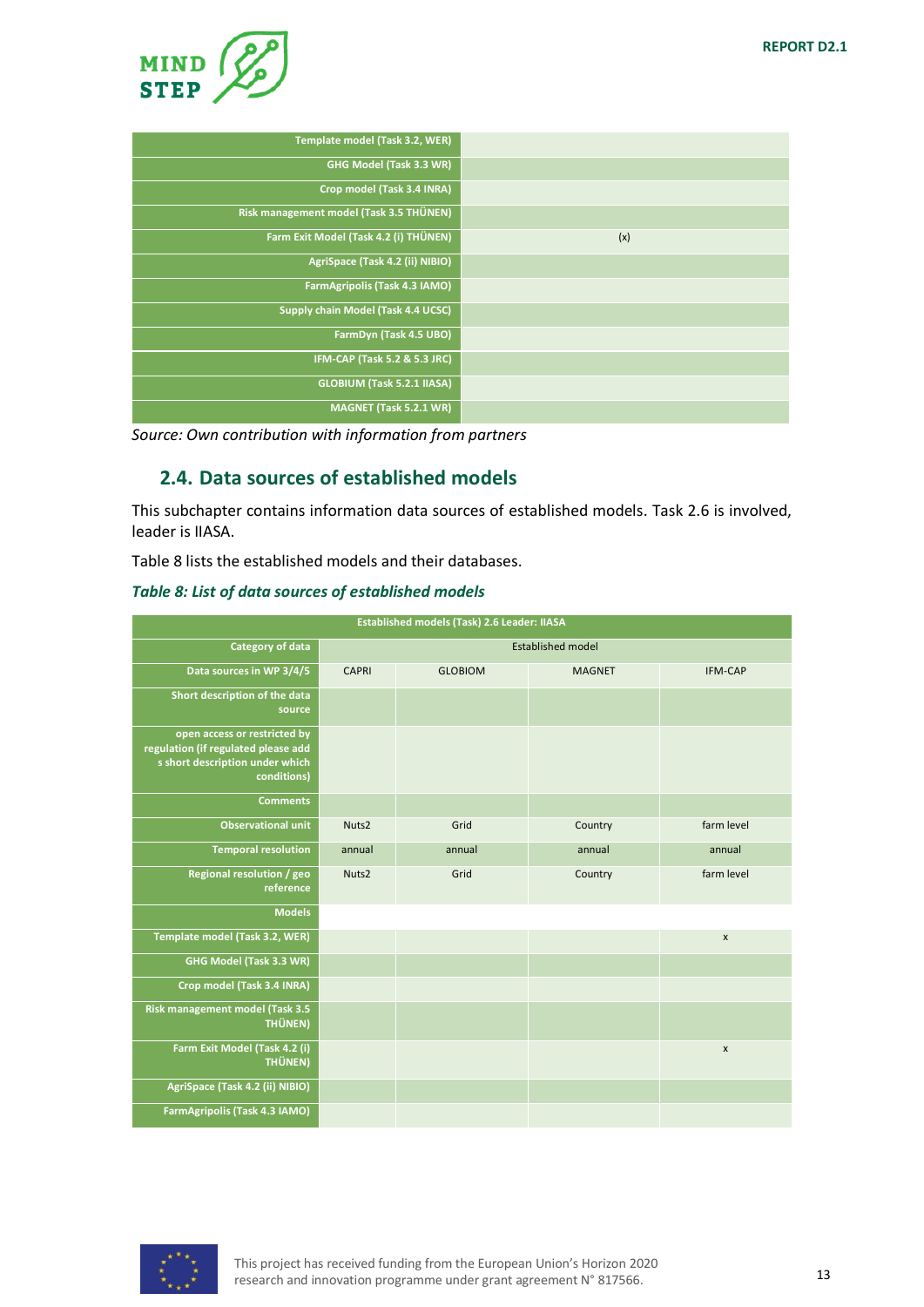

| <b>Supply chain Model (Task 4.4</b><br>UCSC) | $\boldsymbol{\mathsf{x}}$ | $\boldsymbol{\mathsf{x}}$ | X |  |
|----------------------------------------------|---------------------------|---------------------------|---|--|
| FarmDyn (Task 4.5 UBO)                       |                           |                           |   |  |
| <b>IFM-CAP (Task 5.2 &amp; 5.3 JRC)</b>      |                           |                           |   |  |
| <b>GLOBIUM (Task 5.2.1 IIASA)</b>            |                           |                           |   |  |
| MAGNET (Task 5.2.1 WR)                       |                           |                           |   |  |

*Source: Own contribution with information from partners*

# <span id="page-15-0"></span>**3. CONCLUSION**

From the information given and the discussions during the kick-off meeting almost all partners use many different data sources. Some of the databases are used by several partners and some databases are connected with other databases used in MIND STEP. Some databases are restricted accessible and cannot be connected with other databases. In MIND STEP we requested European FADN Data and it was delivered in April 2021. At the end of April 2021, we started the process of requesting EUROSTAT micro data.

In deliverable D2.2 there is more information regarding the data sources used in MIND STEP and how they can be interfaced bye the user. In deliverable D2.4, first prototypes of interfaces of some of the data sources are developed.

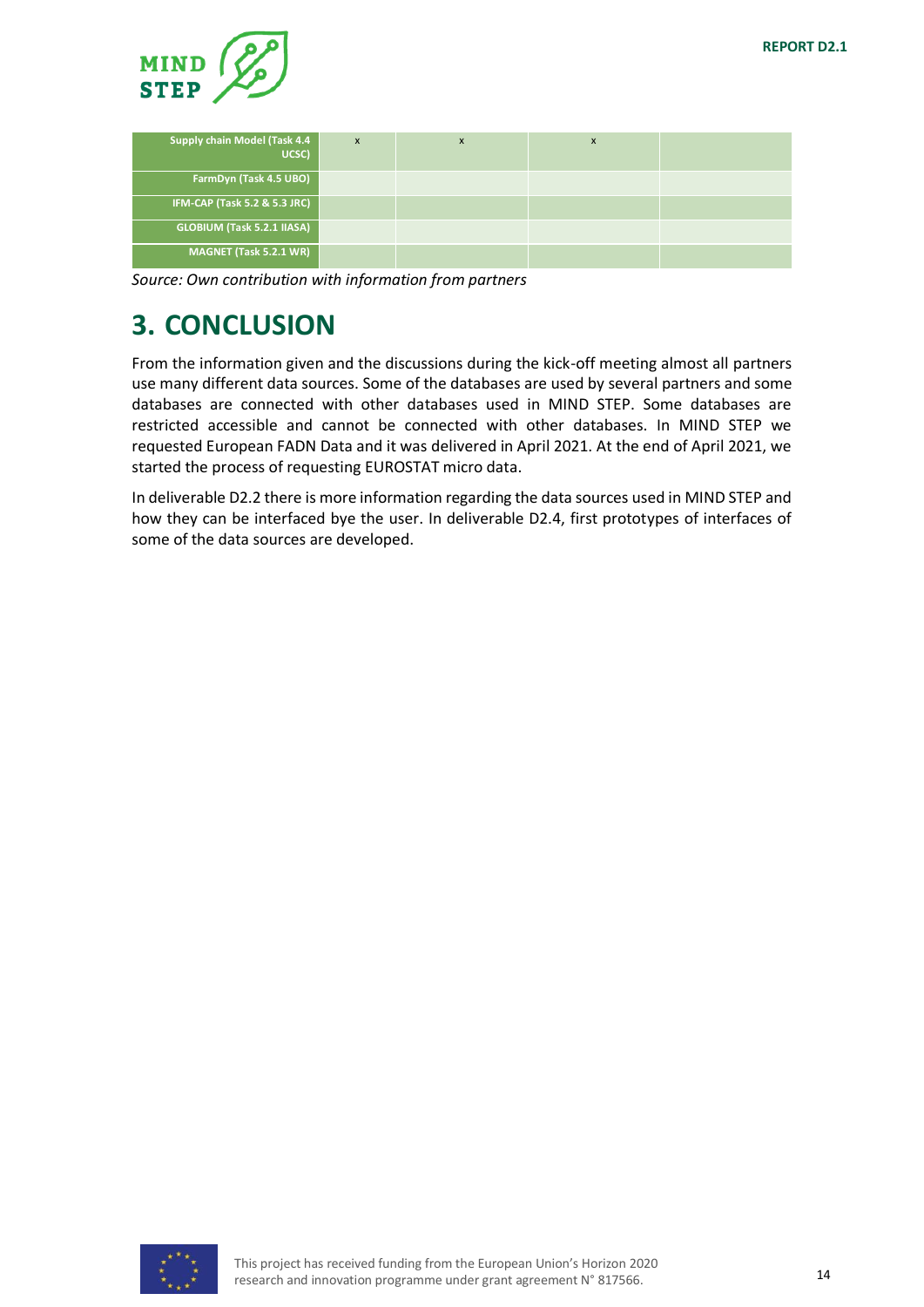

# <span id="page-16-0"></span>**ACKNOWLEDGMENT & DISCLAIMER**

This project has received funding from the European Union's Horizon 2020 research and innovation programme under grant agreement No 817566. Neither the European Commission nor any person acting on behalf of the Commission is responsible for how the following information is used. The views expressed in this publication are the sole responsibility of the author and do not necessarily reflect the views of the European Commission.

Reproduction and translation for non-commercial purposes are authorised, provided the source is acknowledged and the publisher is given prior notice and sent a copy.

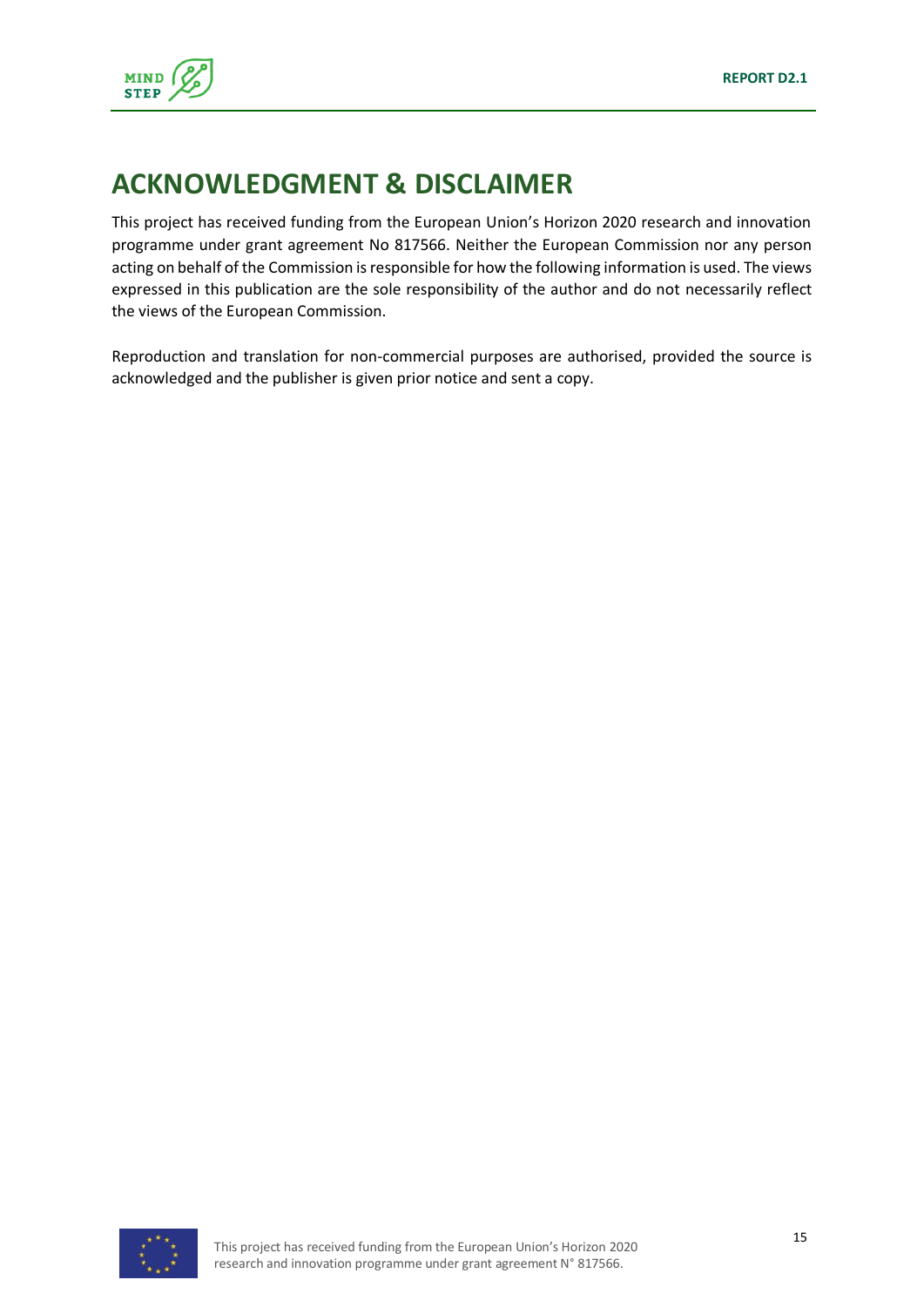

# <span id="page-17-0"></span>**ANNEX I MIND STEP WP2 TEAM**

Mr Alexander Gocht (THÜNEN)

Mr Sebastian Neuenfeldt (THÜNEN)

Ms Xinxin Yang (THÜNEN)

Mr Hugo Storm (UBO)

Mr John Helming (WR)

Mr Marc Müller (WR)

Mr Sander Jannsen (WR)

Mr Gerbert Roerink (WR)

Mr Albert Brouwer (IIASA)

Dimitrios Kremmydas (JRC)

# <span id="page-17-1"></span>**CONSORTIUM DESCRIPTION**

The consortium of MIND STEP consists of 11 partners from 7 countries in Europe (the Netherlands, Germany, Austria (IIASA), Italy, France, Spain (JRC-Seville), Norway and Hungary). It includes partners from the private and public sector representing:

- Academia and higher education (UBO, UCSC, WU).

SME dealing with research consultancy, data collection, strategic advice, normalization and policy in the field of energy, environment and sustainable development. This SME has also a strong track record in the field of communication, stakeholder engagement and exploitation (GEO)

Public government bodies dealing with agricultural and environmental research and data collection and building agricultural models at different scales (WR, IIASA, IAMO, THÜNEN, INRA, NIBIO, JRC)

The consortium has been carefully constructed in such a way that it is capable of jointly managing all activities and risks involved in all project stages. Each partner contributes its own particular skills, (inter) nationally wide network and expertise, and has a critical role in MIND STEP. Partner expertise smoothly complements each other and all together form the full set of capabilities necessary to lead MIND STEP to a success. Achieving the overall objective is determined by all partners in the consortium as well as their ability to involve other interested stakeholders in the process of developing, validating and disseminating the IDM models, indicators and methodologies (WR, UBO, IAMO, UCSC, WU, THÜNEN and INRA) and linking IDM models to current agricultural policy models (WR, IIASA, UBO) included in the MIND STEP model toolbox. Dissemination and communication activities are steered by partner GEO who has graphic design, IT and marketing communication teams to deliver out-of-thebox and novel solutions for dissemination and communication and JRC who has a large network with policy makers. GEO has experience in leading comparable activities in H2020 projects as UNISECO and COASTAL. The coordinator WEcR is part of Stichting Wageningen Research (Wageningen Research Foundation, WR). WR consists of a number of specialised institutes for applied research in the domain of healthy food and living environment. WR collaborates with Wageningen University (WU) under the external brand name Wageningen University & Research. One of the strengths of Wageningen University & Research (including WR) is that its structure facilitates and encourages close cooperation between different disciplines. The institutes Wageningen Economic Research (proposed coordinator of MIND STEP, WEcR) and Wageningen Environmental Research (WEnR) are involved in this proposal. The One-Wageningen approach will also be applied to MIND STEP. WEcR has a long-standing